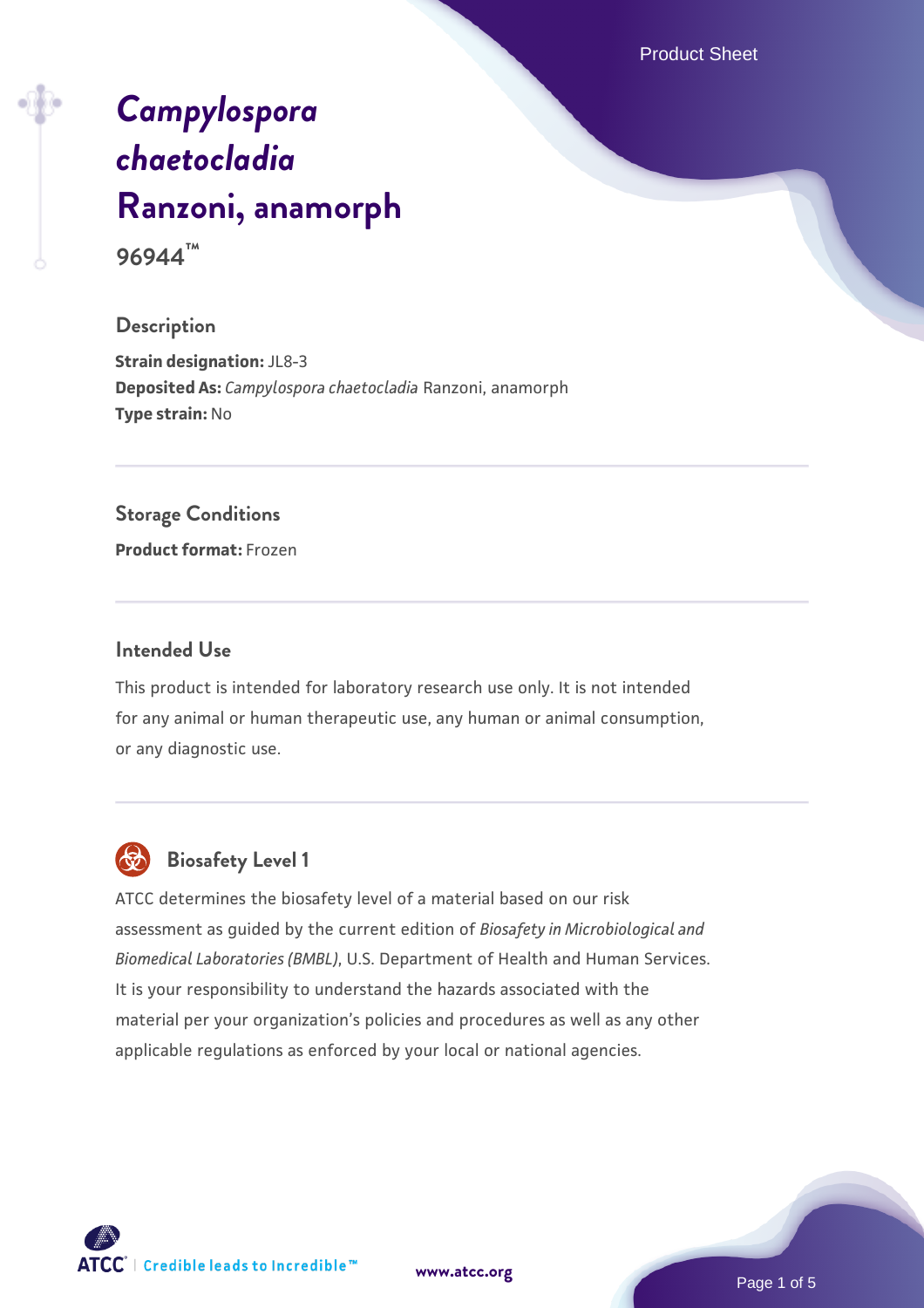ATCC highly recommends that appropriate personal protective equipment is always used when handling vials. For cultures that require storage in liquid nitrogen, it is important to note that some vials may leak when submersed in liquid nitrogen and will slowly fill with liquid nitrogen. Upon thawing, the conversion of the liquid nitrogen back to its gas phase may result in the vial exploding or blowing off its cap with dangerous force creating flying debris. Unless necessary, ATCC recommends that these cultures be stored in the vapor phase of liquid nitrogen rather than submersed in liquid nitrogen.

## **Certificate of Analysis**

For batch-specific test results, refer to the applicable certificate of analysis that can be found at www.atcc.org.

#### **Growth Conditions**

**Medium:**  [ATCC Medium 2219: Corn meal agar, half-strength](https://www.atcc.org/-/media/product-assets/documents/microbial-media-formulations/2/2/1/9/atcc-medium-2219.pdf?rev=56941740a8e44ef5b0ad065230bb5acc) **Temperature:** 15°C

#### **Material Citation**

If use of this material results in a scientific publication, please cite the material in the following manner: *Campylospora chaetocladia* Ranzoni, anamorph (ATCC 96944)

#### **References**



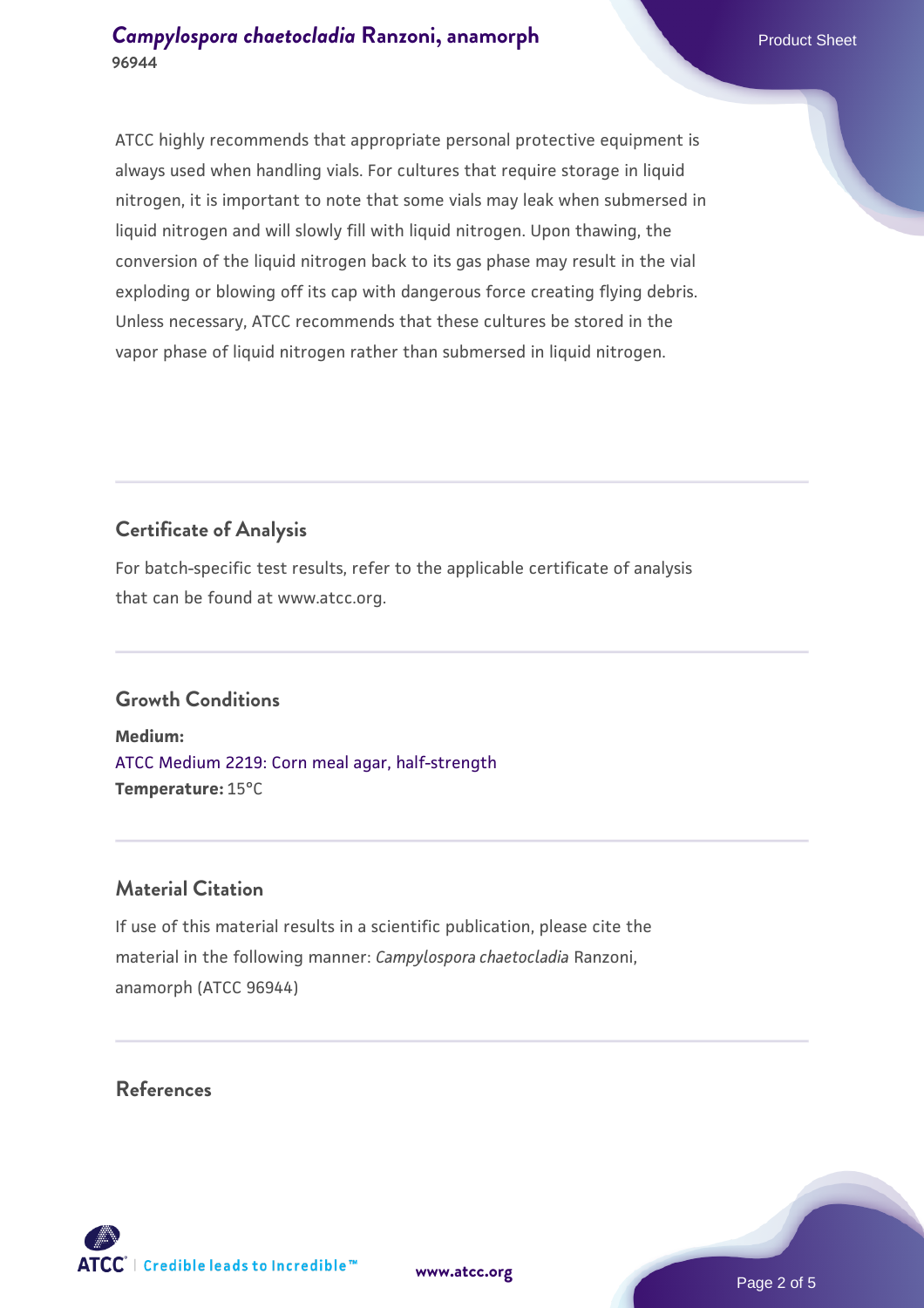References and other information relating to this material are available at www.atcc.org.

#### **Warranty**

The product is provided 'AS IS' and the viability of ATCC® products is warranted for 30 days from the date of shipment, provided that the customer has stored and handled the product according to the information included on the product information sheet, website, and Certificate of Analysis. For living cultures, ATCC lists the media formulation and reagents that have been found to be effective for the product. While other unspecified media and reagents may also produce satisfactory results, a change in the ATCC and/or depositor-recommended protocols may affect the recovery, growth, and/or function of the product. If an alternative medium formulation or reagent is used, the ATCC warranty for viability is no longer valid. Except as expressly set forth herein, no other warranties of any kind are provided, express or implied, including, but not limited to, any implied warranties of merchantability, fitness for a particular purpose, manufacture according to cGMP standards, typicality, safety, accuracy, and/or noninfringement.

#### **Disclaimers**

This product is intended for laboratory research use only. It is not intended for any animal or human therapeutic use, any human or animal consumption, or any diagnostic use. Any proposed commercial use is prohibited without a license from ATCC.

While ATCC uses reasonable efforts to include accurate and up-to-date information on this product sheet, ATCC makes no warranties or representations as to its accuracy. Citations from scientific literature and patents are provided for informational purposes only. ATCC does not warrant



**[www.atcc.org](http://www.atcc.org)**

Page 3 of 5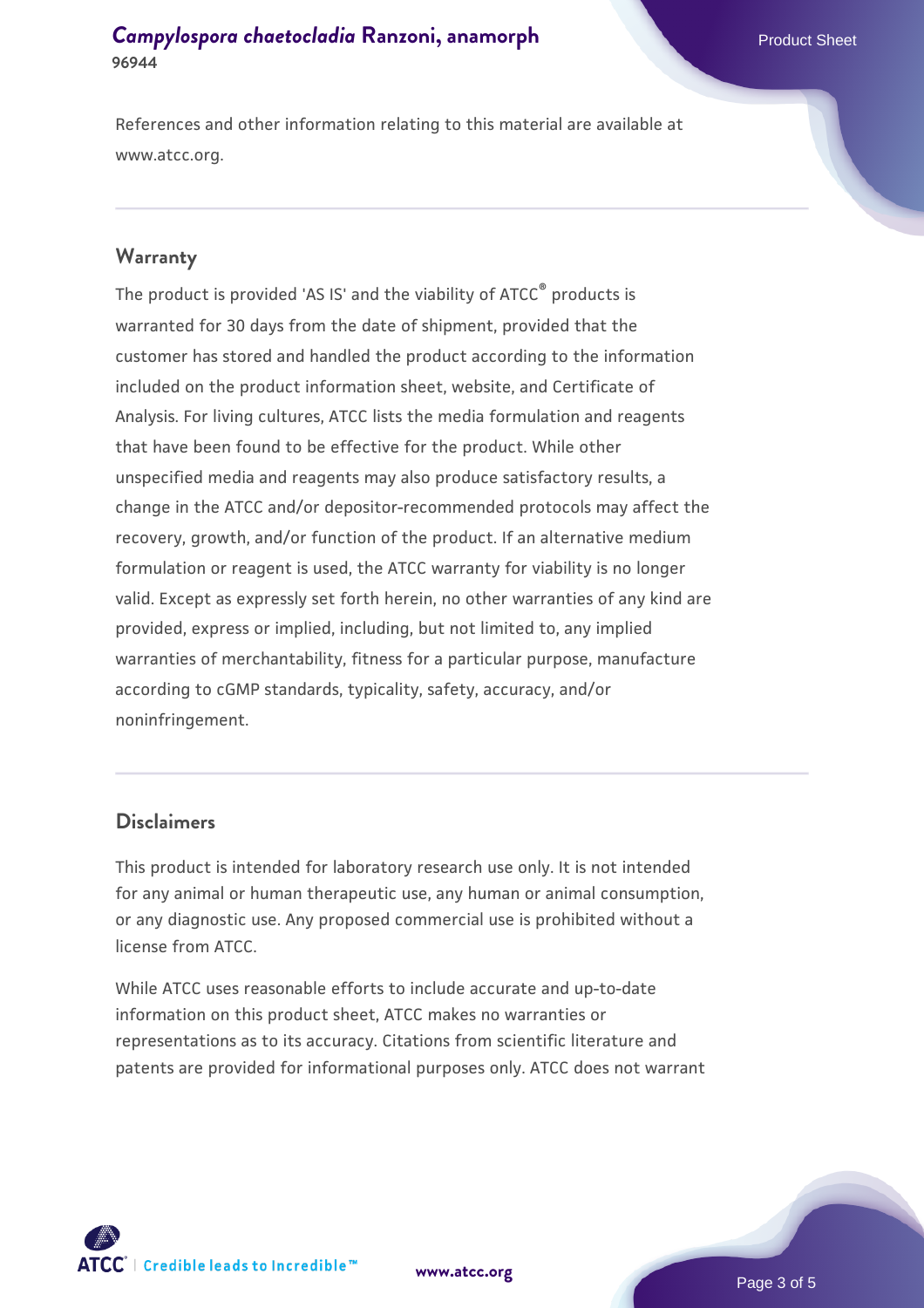that such information has been confirmed to be accurate or complete and the customer bears the sole responsibility of confirming the accuracy and completeness of any such information.

This product is sent on the condition that the customer is responsible for and assumes all risk and responsibility in connection with the receipt, handling, storage, disposal, and use of the ATCC product including without limitation taking all appropriate safety and handling precautions to minimize health or environmental risk. As a condition of receiving the material, the customer agrees that any activity undertaken with the ATCC product and any progeny or modifications will be conducted in compliance with all applicable laws, regulations, and guidelines. This product is provided 'AS IS' with no representations or warranties whatsoever except as expressly set forth herein and in no event shall ATCC, its parents, subsidiaries, directors, officers, agents, employees, assigns, successors, and affiliates be liable for indirect, special, incidental, or consequential damages of any kind in connection with or arising out of the customer's use of the product. While reasonable effort is made to ensure authenticity and reliability of materials on deposit, ATCC is not liable for damages arising from the misidentification or misrepresentation of such materials.

Please see the material transfer agreement (MTA) for further details regarding the use of this product. The MTA is available at www.atcc.org.

### **Copyright and Trademark Information**

© ATCC 2021. All rights reserved. ATCC is a registered trademark of the American Type Culture Collection.

#### **Revision**

This information on this document was last updated on 2021-05-19

#### **Contact Information**



**[www.atcc.org](http://www.atcc.org)**

Page 4 of 5